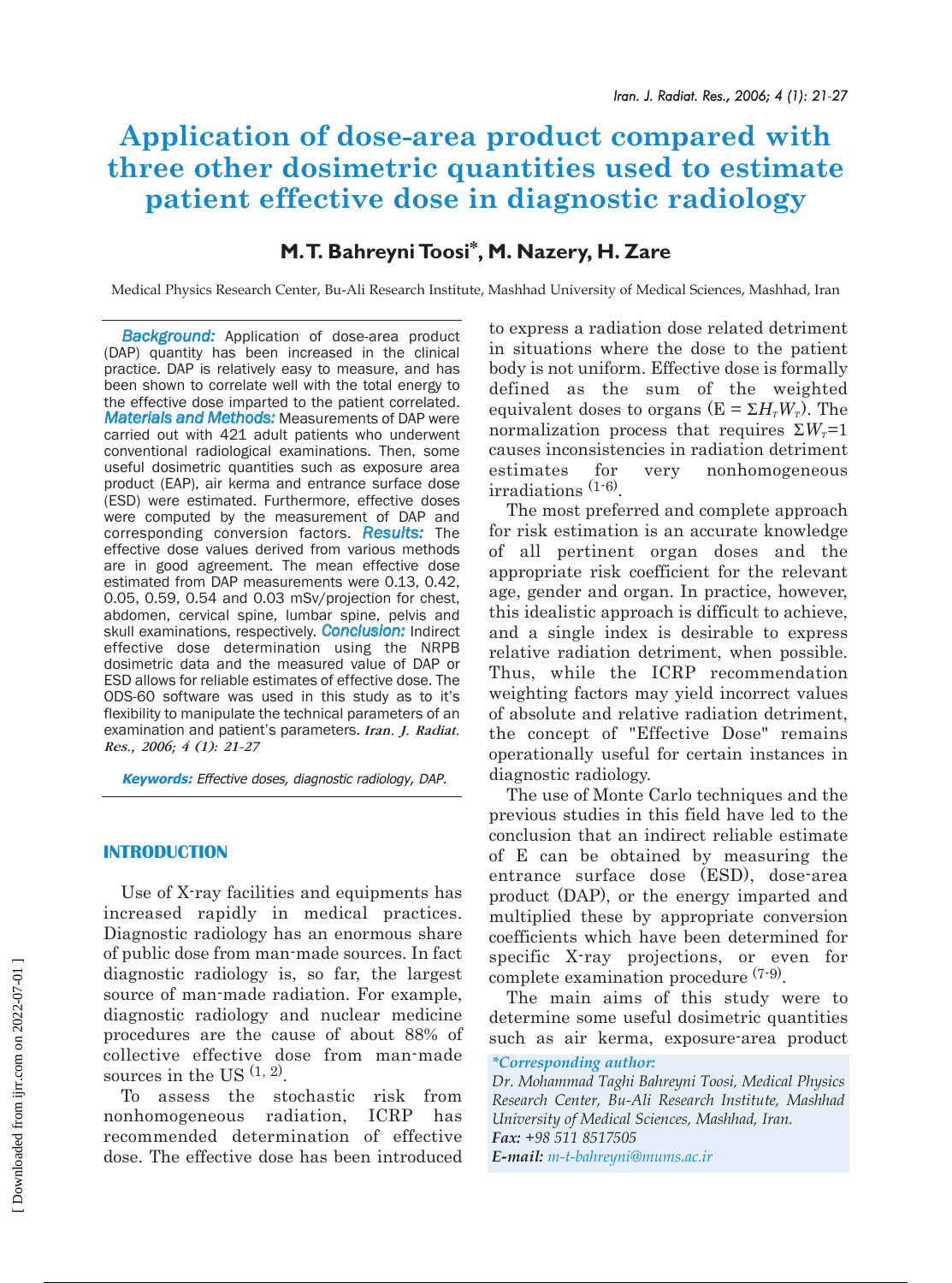#### *M. T. Bahreyni Toosi, M. Nazery, H. Zare*

(EAP) and entrance surface dose (ESD) based on DAP measurements and effective dose using various methods.

#### **MATERIALS AND METHODS**

The study group included 210 male and 211 female patients. They were selected randomly from a much larger group of patients who had referred to the radiographic department of Ghaem and Emdady hospitals over a six months period. The geometrics and radiographic parameters were recorded for six common radiographic examinations (10 views) which are as follows: chest (AP and PA), cervical spine (AP and Lat), lumbar spine (AP and Lat), pelvis (AP), abdomen (AP), and head (PA and Lat). All the examinations (excluding head) were preformed on Siemens units. Head examinations were preformed on a Shimadzu (model YSF-100) unit. For all units, total filtration was 3.5 mm aluminum corresponding to a 3.38 mm aluminum at 80 kV. For each unit the quality control was preformed with a multi-o-meter dosemeter.

#### *Dose-area product (DAP)*

DAP-meters measure the product of radiation dose to air and the area of the X-ray field. DAP is expressed in  $Gy.cm^2$  or m $Gy.cm^2$ . An ionization chamber larger than the area of the X-ray beam is placed just under the Xray collimators. The DAP ionization chamber must intercept the entire X-ray field for an accurate reading; this quantity is proportional to EAP. The reading from a DAP-meter can be changed by either altering the X-ray technique factors (kVp, mAs or time), or varying the area of the field or both.

Various dosimetry quantities are used for patient dosimetry. Patient dose may be determined in different ways; however, regardless of the method used, DAP or alternatively EAP, or air kerma must be available to the researcher. The dosimetric quantities can be computed by employing the radiographic parameters and the measured radiation output of the X-ray machine, or by using surface dose or dose-area product measurements of actual patient examinations. Relation between DAP and ESD is given by the following equation:

$$
DAP = D_{FCD} (air) \times A_{FCD} = D_{FSD} (air) \times A_{FSD} = (ESD / BSF) \times A_{FSD} = (ESD / BSF) \times A_{FFD} \times (FSD / FFD)^{2} \quad (1)
$$

Where  $D_{FCD}(air)$  is the absorbed dose to air at the DAP-meter position (collimator) and is the irradiated area at the DAP position. The FSD and FFD are the focus-skin distance and focus-film distance, respectively.

In order to estimate the effective dose, we needed to determine DAP value (mGy.cm<sup>2</sup>), kV, total filtration and common diagnostic Xray projections. For each exposure, DAP was measured by a DAP-meter (Gammex-RMI, model 840A). This instrument is capable of measuring output of two X-ray tubes at the same time, with a suitable energy range of 50-150 kVp and absorption of less than 0.5 mm aluminum. The instrument transmits information to a connected computer every 5 ms.

Estimated conversion coefficients to relate measured values of DAP to effective dose (E) are presented in NRPB report 262-1994(5).

We calculated effective dose by using certain coefficients presented in this report.

The effective doses were determined from the indirect measurements made separately for adult males and females by the following equation:

 $E(mSv) = DAP$  (mGy.cm<sup>2</sup>)×CC <sub>dap</sub> (mSv/mGy.cm<sup>2</sup>) (2)

For each X-ray projection  $\mathrm{CC}_{\mathrm{dap}}$  is a function of kilo voltage and total filtration.

#### *Entrance surface dose (ESD)*

ESD is defined as the absorbed dose to air at the center of the beam, including backscattered radiation. ESD can easily be measured by TLD or SDM (skin dose monitor), but an estimate of the ESD can be obtained by muliplying the absorbed dose to air by the appropriate backscatter factors. In the absence of an appropriate dosemeter to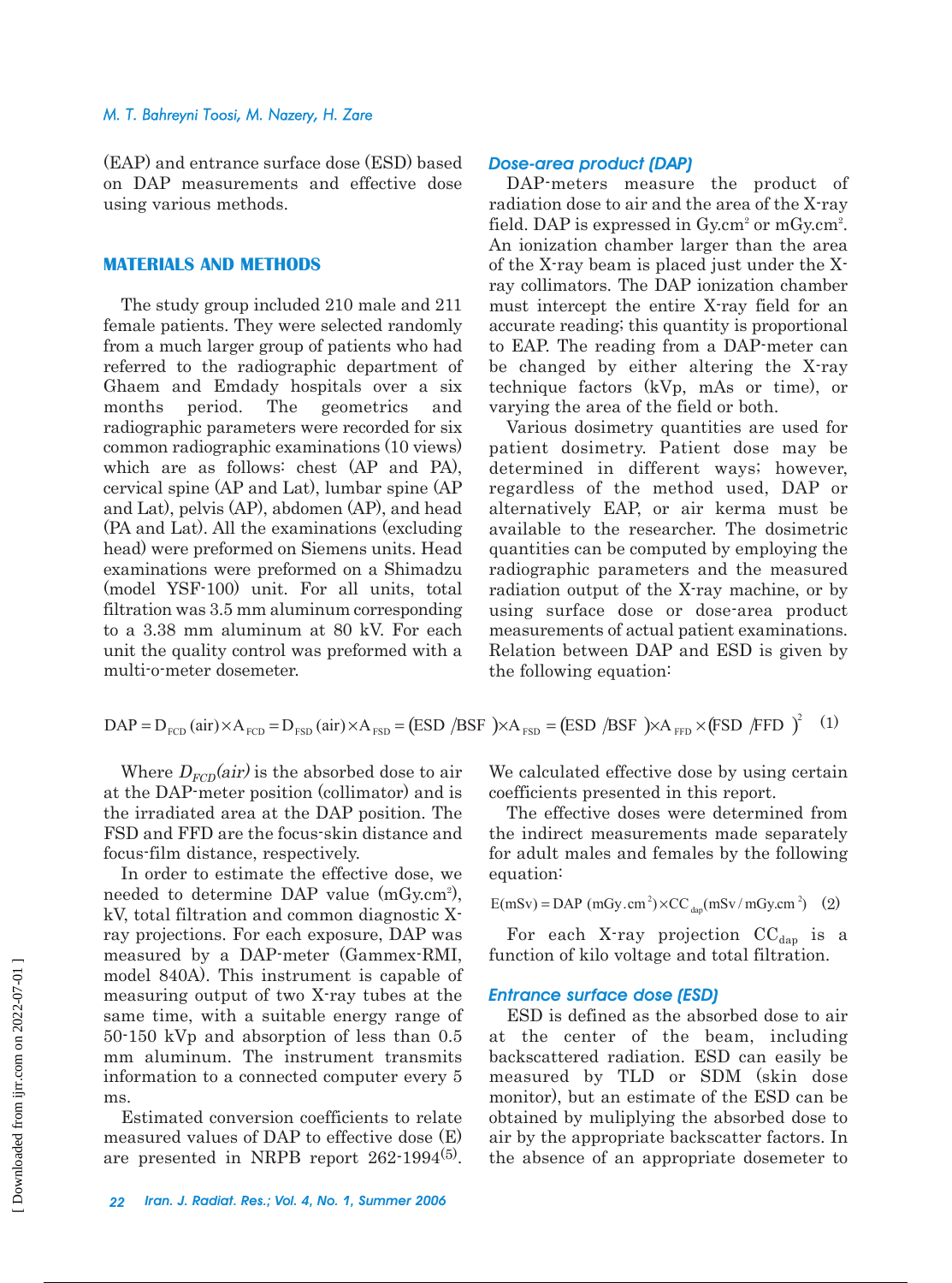measure DAP or ESD, a reliable estimate of the ESD, and consequently of the effective dose, could be obtained by recording the exposure data for a particular X-ray projection and estimated absorbed dose to air, in combination with backscatter factors available in literature. In the current study, the ESD values for each exposure were determined by the following equation:

$$
ESD_{(mGy)} = output \times (kV/85.2)^{2} \times (100/FSD)^{2} \times mAS \times BSF
$$
 (3)

Where output is the output of the X-ray tube at 85.2 kV at a distance of 100 cm normalized by mAs (mGy/mAs), kV is the tube potential, mAs is the product of the tube current and exposure time, FSD is the focus skin distance and BSF is the backscatter factor. The output (mGy/mAs) for each unit was measured in the 50-150 kVp range (10 kV steps) by a Multi-O-Meter dosemeter. To convert exposure (mR) to output the following equation has been used:

$$
output_{(mGy/mAs)} = [X(mR)/0.0087]/mAs
$$
 (4)

The variation of output (mGy/mAs) at 100 cm from the focal spot with kVp is given in figure 1. Furthermore, the BSF depends on the X-ray spectrum and beam size which is typically of the order of 1.3 (the practical range of BSF is 1.1-1.5). In this study, the BSF was taken equal to 1.3 for all projections, since the BSF variation for the field sizes and kVps used for these examinations is not significant. Effective doses were determined by using equation 5:



 $E(mSv) = ESD(mGy) \times CC_{ESD} (mSv/mGy)$  (5)

Where  $\mathrm{CC}_{\mathrm{ESD}}$  is the conversion coefficient to relate ESD values to effective doses, which

were estimated by the NRPB-262  $(1, 5, 6, 10)$ .

# *Energy imparted*

Energy imparted is a measure of the total ionizing radiation energy deposited in the patient during a radiological examination and may be used to quantify the patient dose in diagnostic radiology. The value of the energy imparted, ε, is a stochastic quantity due to the statistical fluctuations in the number and type of interaction processes occurring in the volume. The energy imparted in the patient undergoing diagnostic radiology may be estimated from the incident entrance exposure area product (EAP). For each exposure the DAP reading by DAP-meter can be converted to the EAP by the following equation:

$$
EAP (mRem2) = 0.0087 \times DAP (mGycm2)
$$
 (6)

The energy imparted was calculated in the following way:

$$
\varepsilon = w(z) \times EAP \tag{7}
$$

Where  $w(z)$  is the energy imparted to a water phantom of thickness z cm for an X-ray beam with a cross-sectional area of 1 cm<sup>2</sup> normalized to unit exposure (free-in-air) at the phantom surface. The value of  $w(z)$  may be obtained from the following equation.

$$
w(z) = \alpha \times HVL + \beta \tag{8}
$$

Where  $\alpha$  and  $\beta$  are parameters of the fit and they depend on the tube potential and patient thickness. Values of  $\alpha$  and  $\beta$  were obtained by Huda *et al.*  $(11)$ . HVL value is a function of tube voltage and total filtration HVL was derived from another study (12).

The values of energy imparted were converted to the corresponding patient effective dose, E, by equation 9:

$$
E_{msv} = \varepsilon \times (E/\varepsilon) \times 70.9/M
$$
 (9)

Where  $(E/\varepsilon)$  is the effective dose per unit energy imparted for the ith examination and M (kg) is the patient mass. The values of  $(E/\varepsilon)$ <sub>i</sub>,  $\alpha$  and  $\beta$  parameters that correspond to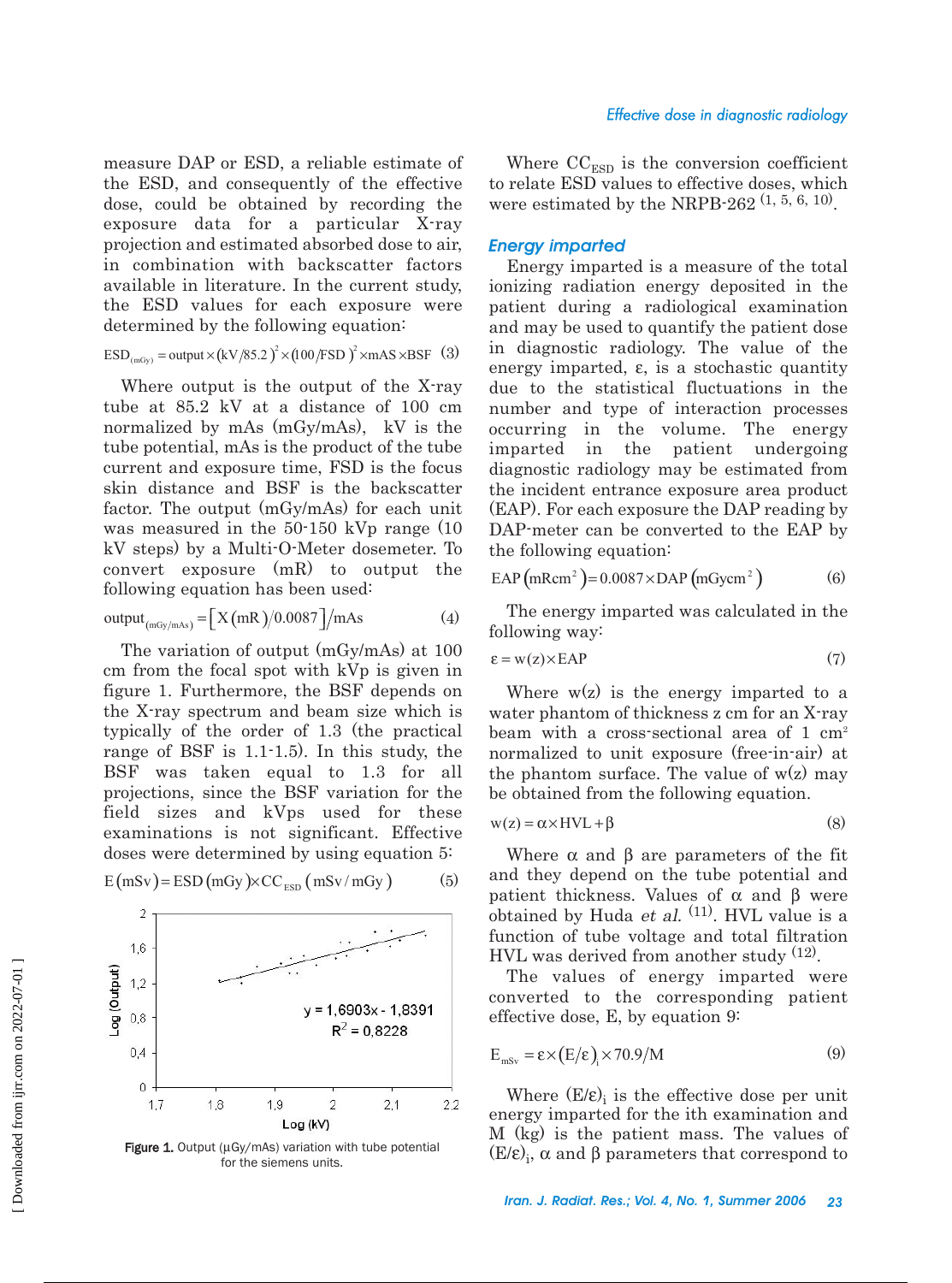#### *M. T. Bahreyni Toosi, M. Nazery, H. Zare*

the values of tube voltage (kV) and phantom thickness (z) applicable in this study are presented in table 1 (12-15).

#### *ODS-60 computer program*

The package ODS-60 developed by Rados Technology in Turku, Finland is capable to

| Examination    | kVp | $\left(\frac{E}{\epsilon}\right)_i$ | Z  | <b>HVL</b> | α     | β     | w(z)   |
|----------------|-----|-------------------------------------|----|------------|-------|-------|--------|
| Chest PA       | 122 | $15.25 - 16.07$                     | 20 | 5.39       | 1.562 | 5.454 | 138.73 |
| Chest AP       | 83  | 22.01-22.66                         | 20 | 3.48       | 2.007 | 3.206 | 101.90 |
| Abdomen AP     | 80  | 20.83-21.61                         | 23 | 3.39       | 2.100 | 3.020 | 101.29 |
| Cervical S.AP  | 74  | 23.34-23.90                         | 18 | 3.14       | 2.015 | 2.630 | 89.57  |
| Cervical S.Lat | 79  | $4.26 - 4.60$                       | 22 | 3.35       | 2.097 | 2.980 | 100.05 |
| Lumbar S.AP    | 91  | 23.06-23.91                         | 23 | 3.86       | 2.002 | 3.652 | 113.70 |
| Lumbar S.Lat   | 100 | $9.97 - 10.53$                      | 25 | 4.36       | 1.930 | 4.310 | 125.20 |
| Pelvis AP      | 82  | 24.97-25.31                         | 23 | 3.47       | 2.080 | 3.150 | 103.67 |
| Head PA        | 74  | 4.66-4.77                           | 22 | 3.14       | 2.150 | 2.690 | 94.41  |
| Head Lat       | 68  | $4.84 - 5.00$                       | 18 | 2.90       | 2.060 | 2.260 | 82.34  |

**Table 1.** Range values of  $(\frac{E}{\varepsilon})_i$   $\left(\text{mSvj}^{-1}\right)$  and mean α and β parameters used in this study.

compute patient specific organ dose and effective dose from X-ray examinations. ODS-60 is a combination of two modules, a size and sex-adjustable phantom model, and a set of algorithms to calculate the absorbed dose to an arbitrary point in the phantom. The absorbed doses to the organs in the ODS-60 program are calculated using Monte Carlo simulated dose distributions for a semiinfinitive, water slab of 30 cm thick. For each projection, the irradiation geometry, voltage (kV), focus-to-skin distance (FSD), total filtration, field area, air kerma and patient's weight, height, and genders are given as input data. In this software, the patient weight and height could vary from 40-110 kg and  $40-200$  cm, respectively  $(16)$ .

The dosimetric input quantity is the air kerma,  $K_{air}$  (mGy), at the distance specified by the focus-to-skin distance, FSD. Entrance surface dose, ESD (mGy), is given by:

$$
ESD = f_{D,K} \times BSF \times K_{air}
$$
 (10)

Where  $f_{D,K}$  is the conversion factor between air kerma and absorbed dose-to-air. In the present work  $f_{D,K}$  is taken equal to one. If equation 10 is combined with equation (1),

the result is as follows:

$$
K_{air} = DAP/A_{FSD}
$$
 (11)

 $A<sub>FSD</sub>$ , is the X-ray field area at FSD.

#### **RESULTS**

Table 2 summarizes the number of patients for each projection (examination or view), as well as the applied geometric factors. Male and female patients were grouped separately. The corresponding values adopted by NRPB are also tabulated in table 2. Totally, 421 patients (210 males and 211 females) were examined. Table 3 summarizes the key dosimetric parameters for ten types of radiographic examinations included in this study. These parameters are: measured kVp by multi-O-meter, mAs values as read from the selector of the X-ray machine, measured DAP values by DAP-meter, calculated ESD value and ε.

The values of effective dose as computed in this study and also those obtained by employing other methods are given in figure 2. The average effective dose to patients of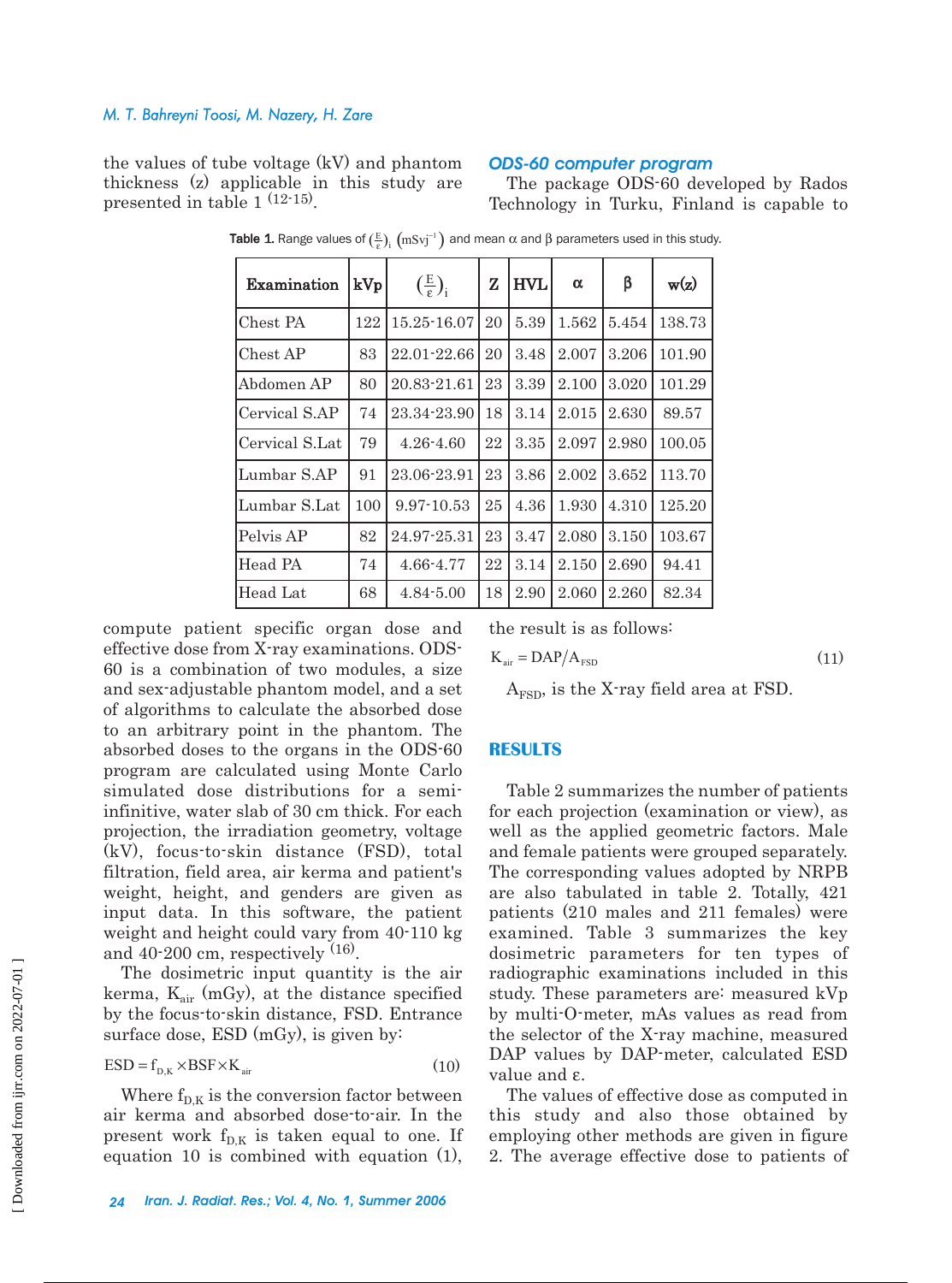#### *Effective dose in diagnostic radiology*

|                               |            | Number of<br>patients |      | $FSD(cm)$ a) |      |             | $A_{\text{FFD}}$ b) |         |             |
|-------------------------------|------------|-----------------------|------|--------------|------|-------------|---------------------|---------|-------------|
| <b>Examination Projection</b> |            |                       |      | This work    |      | <b>NRPB</b> | This work           |         | <b>NRPB</b> |
|                               |            | Female                | Male | Female       | male |             | Female              | Male    |             |
| Chest                         | AP         | 25                    | 25   | 115          | 123  | 160         | 37*39               | 37*39   | $35*44$     |
|                               | PA         | 25                    | 25   | 130          | 130  | 160         | $37*40$             | $37*39$ | $35*44$     |
| Abdomen                       | AP         | 25                    | 25   | 82           | 83   | 75          | $38*44$             | $38*42$ | $35*47$     |
| Cervical S.                   | AP         | 26                    | 26   | 78           | 78   | 75          | $21*24$             | $22*24$ | $18*24$     |
|                               | <b>LAT</b> | 20                    | 17   | 78           | 80   | 75          | $23*24$             | $23*24$ | $17*23$     |
| Lumbar S.                     | AP         | 12                    | 12   | 74           | 82   | 75          | $26*46$             | $27*45$ | $30*43$     |
|                               | <b>LAT</b> | 13                    | 13   | 68           | 69   | 60          | $24*51$             | $24*50$ | $20*45$     |
| Pelvis                        | AP         | 25                    | 25   | 80           | 85   | 75          | $38*40$             | 38*39   | $42*41$     |
| Head                          | PA         | 20                    | 22   | 83           | 85   | 75          | $26*30$             | 26*30   | $24*30$     |
|                               | LAT        | 20                    | 20   | 83           | 83   | 80          | $30*25$             | $30*24$ | 28*23       |

Table 2. Average geometric data used in the present work vs. the corresponding data adopted in NRPB simulations.

a) FSD is the focus to skin distance. b)  $A_{\text{FFD}}$  is the X-ray field area at the FFD.

Table 3. Average exposure values used to calculate effective dose.

| Projection  |    | mAs DAP | ESD(mGy) | $K_a$ (mGy) | $\varepsilon$ (mj) | $CCDAP$ a)    | $CC_{ESD}$ b) |
|-------------|----|---------|----------|-------------|--------------------|---------------|---------------|
| Chest AP    | 31 | 629     | 0.74     | 0.57        | 5.4                | $.204 - .262$ | $.171 - .215$ |
| Chest PA    | 16 | 578     | 0.67     | 0.51        | 6.5                | $.195 - .215$ | $.159 - 173$  |
| Abdomen     | 58 | 1881    | 2.56     | 1.83        | 16.5               | $.192 - .260$ | $.125 - .162$ |
| Cerv S. AP  | 35 | 341     | 1.48     | 0.92        | 2.7                | $.227 - .247$ | $.043 - .047$ |
| Cerv S. Lat | 36 | 351     | 1.68     | 0.99        | 3.0                | $.033 - .043$ | $.006 - 008$  |
| Lum S. AP   | 72 | 2699    | 4.85     | 4.54        | 18.3               | $.249 - .327$ | $.120 - 153$  |
| Lum S. Lat. | 84 | 2340    | 5.68     | 3.61        | 26                 | $.157 - .182$ | $.036 - .042$ |
| Pelvis AP   | 61 | 2076    | 2.93     | 2.23        | 19                 | $.209 - .295$ | $.148 - 190$  |
| Head PA     | 26 | 1176    |          | 1.67        | 9.0                | $.025 - .031$ | ----          |
| Head Lat    | 18 | 778     |          | 1.15        | 5.0                | $.027 - .031$ |               |

a) Range of  $CC_{\text{DAP}}$  in this study. b) Range of  $CC_{\text{ESD}}$  in this study.

both sexes was derived from equations (2) and (5), produced by different diagnostic examinations were compared. The differences are as follow: 4.5% for chest in AP and 4.6% in PA projections, 3.5% for abdomen, 4% for pelvis, 16% for cervical spine in AP and 7% in LAT projections, 14.5% for lumbar spine in AP and 14% in LAT projections, and 4% for pelvis examinations. (average difference 8.7%). Similarly, the average effective dose acquired from equation

(2) and ODS-60 software were compared, and the differences are as following: 17.5% for chest in AP and 19% in PA projections, 17% for abdomen, 7.5% for cervical spine in AP and 22% in LAT projections, 25.5% for lumbar spine in AP and 7.5% in LAT projections, 20% for pelvis, 14% for head in PA and 28% in LAT projections (average difference 17.8%). Hence, the average effective doses derived from the application of equations (2) and (9) were compared and the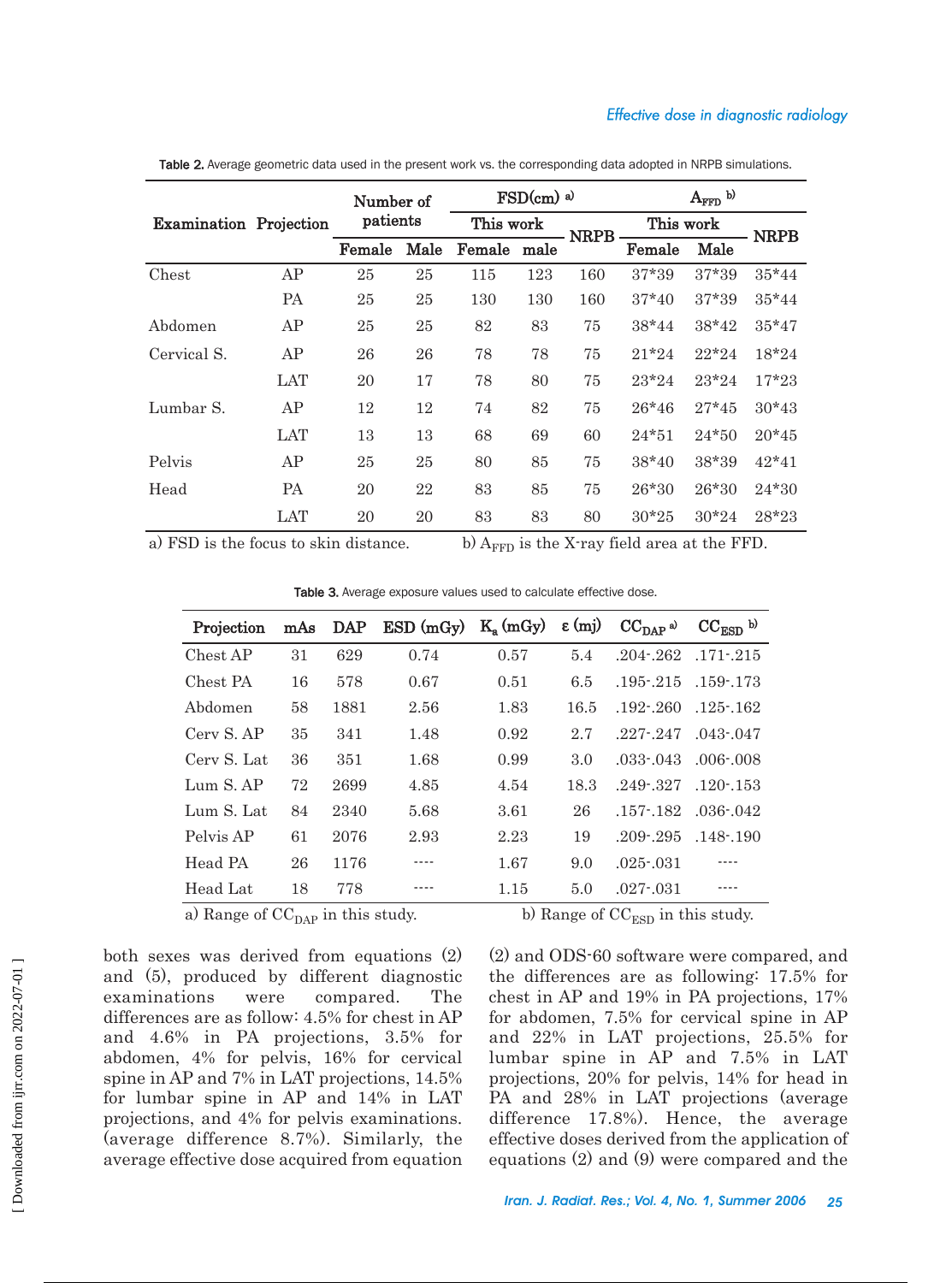#### *M. T. Bahreyni Toosi, M. Nazery, H. Zare*



Figure 2. Effective dose (mSv) estimated by employment of DAP, ESD, energy imparted and ODS package to female, male and averaged value for both sexes.

differences are as following: 18.5% for chest in AP and 5.5% in PA projections, 8.5% for abdomen, 12% for cervical spine in AP and 10.5% in LAT projections, 20.5% for lumbar spine in AP and 15.5% in LAT projections, 6% for pelvis, 23.5% for head in PA and 7.5% in LAT projections (average difference 12.8%).

### **DISCUSSION**

Results show that the effective dose values derived from equation (2) have been in a very good agreement with the corresponding figures acquired from equation (5). Similarly, the effective doses calculated by using equation (9) have not been significantly different. (Head examination in PA view is excepted). Furthermore, effective doses obtained from equation (2) and those

computed by ODS-60 are usually in good agreement, excluding lumbar spine examination in AP view. Average effective dose for male and female patients based on application of DAP and ESD measurements, have not been significantly different (p>0.05). Lumbar spine (AP view) and pelvis examinations are exceptional. Average effective dose for male and female patients based on application of energy imparted and ODS-60 calculations have not been significantly different (p>0.05). Abdomen and lumbar spine and

pelvis examinations are exceptional. Effective dose from chest examination in the PA projection has been higher than the corresponding value for the PA projection by 18%; because almost all radiosensitive organs, such as breast and gonads, are anteriorly located in the anterior part of human body.

Other researchers such as: Nikolaos et al.  $(15)$ , Kaul et al.  $(8)$  and Aroua et al.  $(12)$  have also attempted to assess effective dose of patients undertaking X-ray examinations of different kinds. Their results, together with ICRP-60 and NCRP-89 recommendations, are compared with the values of effective dose acquired for male and female patients arising from six conventional X-ray examinations in this work. As it is evident from table 4, this study is providing a set of more comprehensive information in

| Examination          | This Study |             | Nikolaos et | Kaul et al.    | Aroua et   | ICRP-60 | $NCRP-89$ |
|----------------------|------------|-------------|-------------|----------------|------------|---------|-----------|
|                      |            | Male Female | al. (1997)  | (1997)         | al. (2002) |         |           |
| Abdomen-AP           | 0.381      | 0.46        | 0.180       | 1.2            | 1.34       |         |           |
| Chest-PA             | 0.123      | 0.121       | 0.037       | 0.3            | 2.92       | 0.033   | 0.08      |
| Skull-PA             | 0.034      | 0.034       | 0.0078      | 0.03           |            |         | 0.22      |
| Pelvis               | 0.472      | 0.607       |             | 1.05           |            | 1.22    | 0.44      |
| Cervical Spine 0.082 |            | 0.079       |             | 0.2            |            |         | 0.2       |
| Lumbar Spine         | 0.566      | 0.981       |             | $\overline{2}$ | 3.44       | 0.59    | 1.27      |

Table 4. Mean effective doses estimated in this study and other studies together with ICRP-60 and NCRP-89 recommendations